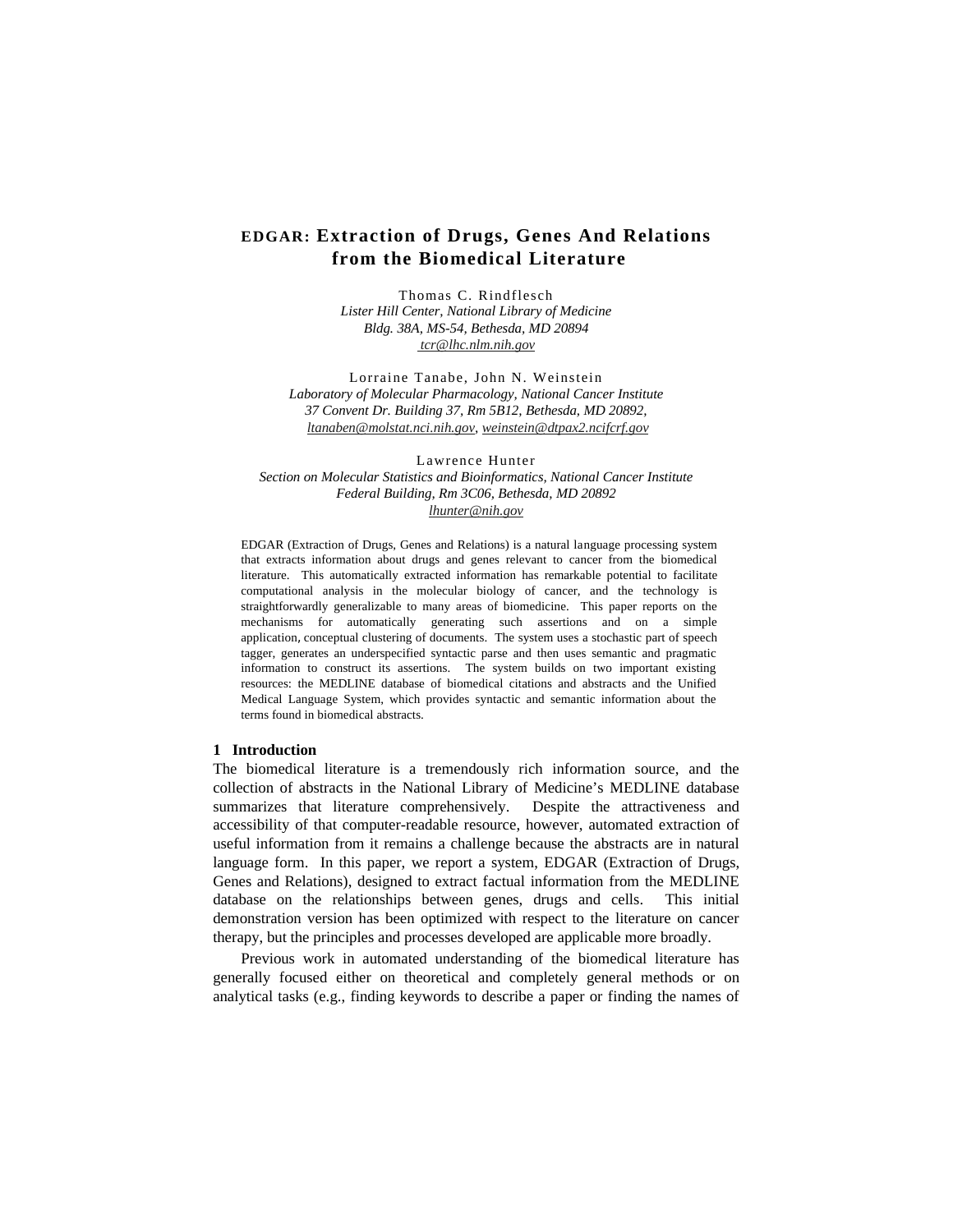genes or proteins) that are substantially more constrained than extracting factual assertions. By addressing a problem more complex than finding descriptive terms in a paper but less difficult than the general problem of understanding natural language, we aimed to build a system of immediate use to laboratory investigators.

Approaches to the extraction of factual assertions from biomedical text vary widely. Methods used include syntactic parsing (e.g. [Proux, et al., 1998]), processing of statistical and frequency information (e.g. [Hishiki, et al., 1998] and [Ohta, et al., 1997]) and rule-based systems (e.g. [Fukuda, et al., 1997]). We draw on all of these lines of attack, using a stochastic part of speech tagger [Cutting, et al., 1992] in support of an underspecified syntactic parser [Aronson, et al., 1994]. The parser provides input to a rule-based system that uses the syntactic information, as well as semantic information from the Unified Medical Language System Metathesaurus [Humphreys, et al., 1998] to extract factual assertions from text.

Previous extraction efforts have been mounted to generate gene names (e.g., [Proux, et al., 1998]), protein names (e.g. [Fukuda, et al., 1998]), keywords describing papers (e.g. [Andrade, et al., 1999] and [Ohta, et al., 1997]) and binding affinities [Rindflesch, et al., 1999]. Our goal in this work is to extract factual assertions, in the form of first order predicate calculus statements, about the relationships between genes and drugs in cancer therapy.

Mining the literature for relationships between genes and drugs in cancer is an increasingly important task. The advent of cDNA microarrays and oligonucleotide chips that can assess tens of thousands of genes simultaneously is providing enormous amounts of information, for example about the roles particular genes play in drug sensitivity, about the effects of drugs on gene expression, and about the effects of genetic mutations on sensitivity and response [Weinstein, et al., 1997; Scherf, et al., 1999]. This information is likely to advance the twin goals of discovering new drugs for cancer treatment and, in a clinical setting, individualizing therapy according to the genomic constitution of a patient's tumor. However, the amount of potentially relevant information can be overwhelming. There is a pressing need for automated assistance in managing and exploiting information on the relationships among the tens of thousands of genes and (potential) drugs.

Focus on a particular domain of knowledge (such as ours on genes and drugs involved in cancer therapeutics) provides important constraints on the set of concepts that EDGAR's algorithms must be able to handle. There is enough complexity to the material to make an automated system valuable to practitioners in the field, yet the number of entities and relationships that must be handled is small enough that special purpose programs to take advantage of the semantics of the domain can be constructed manually.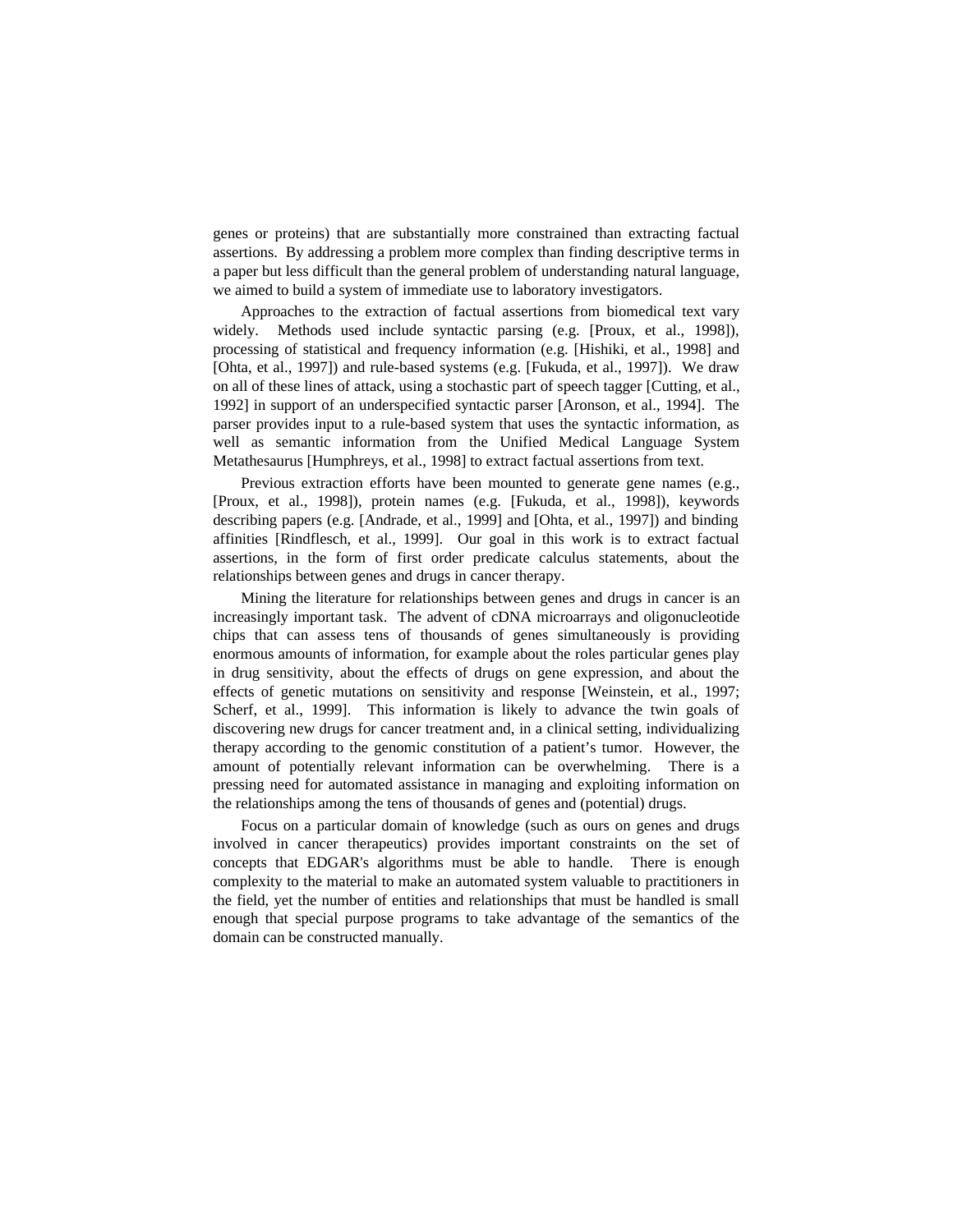# **2 Representation**

The entities that participate in the factual assertions on which we focus here are genes, cells and drugs. EDGAR parses natural language text and produces predicate calculus assertions over these relationships and entities. We want to capture the main factors that are known to be relevant but, at the same time, to constrain the vocabulary as much as possible to facilitate parsing.

Cancer-related drugs and genes can influence each other in two important ways: (1) gene expression can have an impact on the drug sensitivity of a cell, and (2) drug treatment often results in changes in the cell's gene expression. The exact nature of these influences (sensitivity or resistance, activation or inhibition) is cell typespecific. For example, in one cell line, a drug may cause upregulation of a gene whereas in another there is either an inhibition or no effect at all. This variability is due to the particular mix of interacting entities and pathways in each cell type.

Figure 1 shows the relationships and entities on which we focus here. Notice that the entity descriptions are compositionally complex, in that a cell may be transfected with genes (i.e. have foreign genes added to its natural complement) in addition to having a particular intrinsic gene expression profile. Similarly, a cell that is resistant to one drug might be treated with another.

The connectivity in Figure 1 suggests that information about a drug, gene or cell can be inferred from its relationship to other drugs, genes or cell lines. One important aim in making such inferences is to discover relationships that provide new insights into clinical responses to chemotherapy. Another is to guide the process of drug discovery. Interesting implicit relationships include crossresistance, synergistic drug effects, antagonistic drug effects and hypothetical mechanisms of drug action. Automatic tools to discover such relationships may become practical when it is possible to generate large factual databases using tools such as EDGAR.

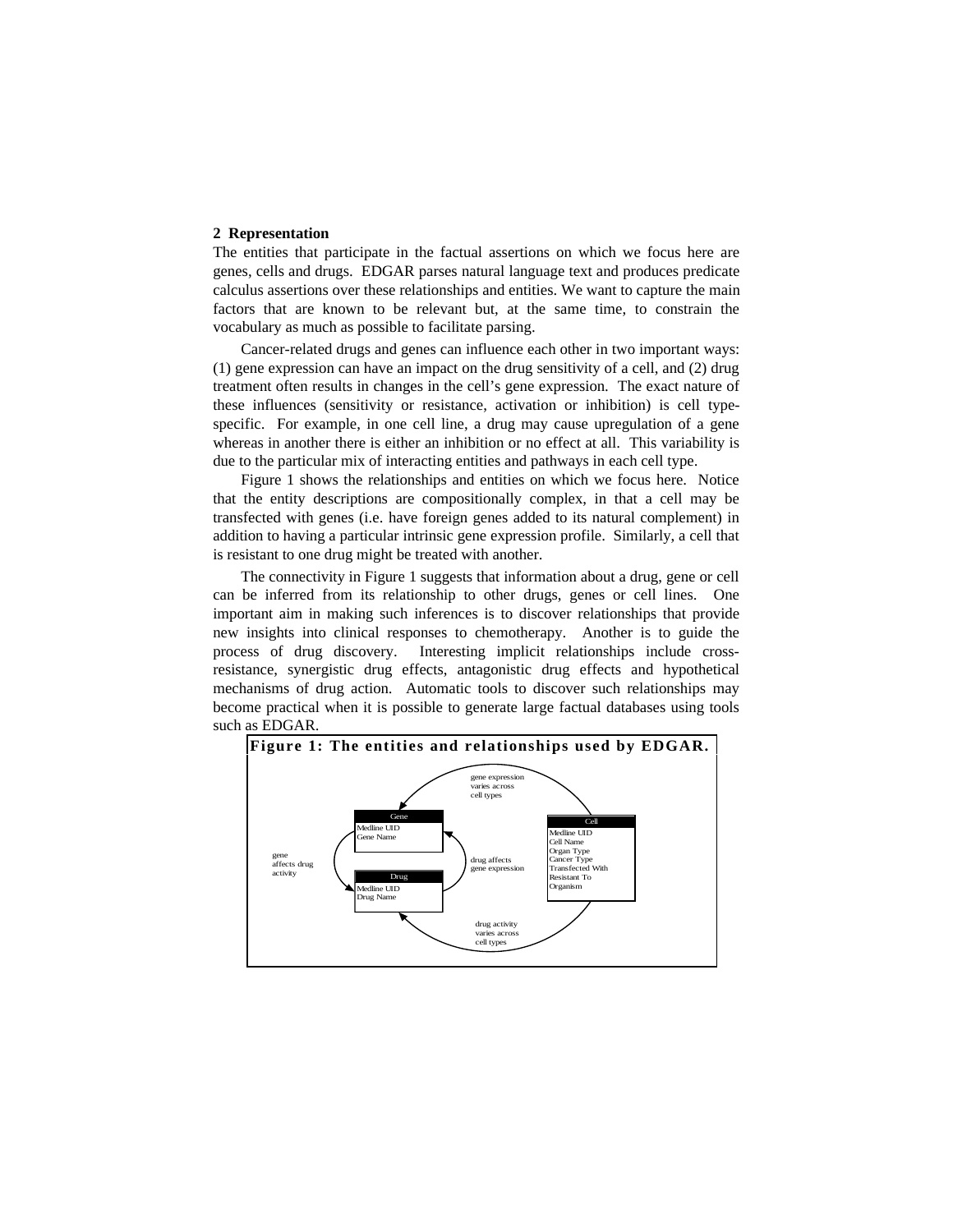# **3 Natural Language Processing**

#### *3.1 Semantic Interpretation*

Our basic approach is to consider the identification of gene, cell and drug names in the text of MEDLINE abstracts and eventually to determine the relationships asserted to obtain among them with respect to the interaction of gene expression and drug sensitivity in particular cell types. For example, the text in (1) gets the semantic interpretation in (2), where the predicate refers to the relation "increased resistance," which obtains among the gene, cell, and drug arguments.

- 1) "Compared with parental or mock-transfected HAG-1 cells, v-srctransfected HAG/src3-1 cells showed a 3.5-fold resistance to cisdiamminedichloroplatinum (CDDP)."
- 2) i\_resistant(v-src, HAG/src3-1, CDDP)

In semantic interpretation it is convenient to distinguish between referential and relational vocabularies. The referential vocabulary encodes the arguments in the semantic analysis, whereas the relational vocabulary involves the (more complex) syntactic phenomena associated with the predicate of the underlying semantic proposition. In this paper we concentrate on the referential vocabulary; however, we will comment later on progress being made toward processing the relational vocabulary.

# *3.2 Knowledge Sources*

Interpretation of the referential vocabulary in EDGAR is based on natural language processing tools and knowledge sources being developed at the National Library of Medicine. The primary knowledge source supporting EDGAR is the Unified Medical Language System® (UMLS®) Metathesaurus® [Humphreys, et al., 1998], which is a large (more than 620,000 concepts) compilation of several controlled vocabularies in the biomedical (largely clinical) domain. The most important characteristic of the Metathesaurus for this project is that each constituent concept is associated with a semantic type such as "Pharmacologic Substance," "Gene or Genome," or "Cell." For syntactic information, we use a second knowledge source from the UMLS, the SPECIALIST™ Lexicon [McCray, et al., 1994]. We also use cell line names from the National Cancer Institute's Drug Discovery Program and lists of gene synonyms compiled from the Weizmann Institute's GeneCards database.

# *3.3 Processing*

EDGAR begins by assigning an underspecified syntactic parse to each sentence in the abstract under consideration. All subsequent analysis depends on this structure. The natural language processing tools include a stochastic tagger [Cutting, et al.,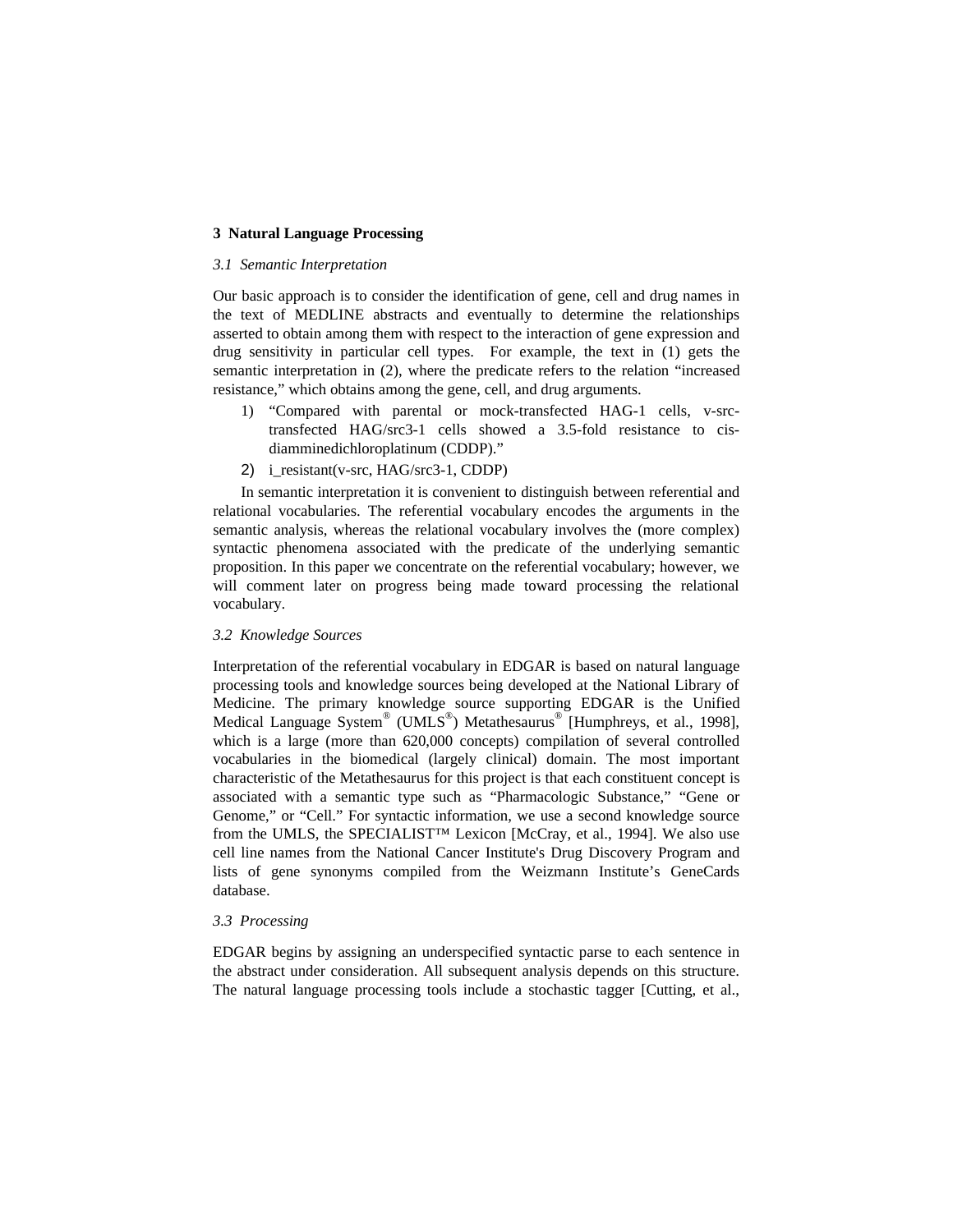1992], which resolves part-of-speech ambiguities in support of the underspecified parser [Aronson, et al., 1994]. As shown in the analysis (4) for the sentence in (3), the syntactic structure is underspecified in the sense that, although low-level constituents (notably noun phrases) are identified, they are not attached in a fullyspecified parse tree.

- 3) "This effect of cyclosporin A or herbimycin A on the down-regulation of ERCC-1 correlates with enhanced cytotoxicity of cisplatin in this system."
- 4) [this effect]<sub>NP</sub> [of [cyclosporin A]<sub>NP</sub>]<sub>PrepP</sub> [or]<sub>CONJ</sub> [herbimycin A]<sub>NP</sub> [on [the down-regulation] $_{NP}$ ]<sub>PrepP</sub> [of [ERCC-1]<sub>NP</sub>]<sub>PrepP</sub> [correlates]<sub>V</sub> [with [enhanced cytotoxicity]<sub>NP</sub>]<sub>PrepP</sub> [of [cisplatin]<sub>NP</sub>]<sub>PrepP</sub> [in [this system] $_{NP}$ ] $_{PrepP}$

To identify those noun phrases that function as arguments in the predications representing drug and gene interactions, EDGAR relies primarily on the Metathesaurus, with support from the ancillary gene and cell lists. Given the clinical orientation of the UMLS, the Metathesaurus has wide coverage of the drugs that appear in the relevant abstracts. However, since none of the constituent vocabularies of the Metathesaurus has extensive coverage in molecular biology, genes and cells are not as well represented. Furthermore, the ancillary lists are incomplete, particularly for cell lines. Therefore, EDGAR uses contextual information to identify gene and cell names when these do not appear in any of the available knowledge sources.

The general strategy for harvesting contextually-determined gene and cell names depends on the fact that the structure of noun phrases referring to cells and genes in the abstracts in this domain is quite regular. The phrases in (5), all from a single abstract, are typical.

5) human ovarian carcinoma cells, a2780/cp70 human ovarian carcinoma cells, a2780/cp70 cells

Each noun phrase in (5) has *cells* as its head. Furthermore, if the word that appears immediately to the left of the head is not a normal English word, it is the name of a cell. These generalizations are paradigmatic of the general approach taken to identifying both gene and cell names by context.

A small set of characteristic signal words (such as *cell, clone, line,* and *cultured* for cells and *activated, expression, gene,* and *mutated* for genes) mark certain noun phrases as referring to either cells or genes. In such phrases, the characteristic words occur in a regular pattern with respect to the names of genes and cells. Words such as *cell, line,* and *gene* function as heads of the phrase and the target name is likely to occur immediately to their left. *Cultured, activated,* and *mutated* are modifiers that precede the target name. A few signal words, such as *expression* (and related forms) may serve as the head of a gene noun phrase but may also indicate that their complement (introduced by *of*) is almost certainly a gene name.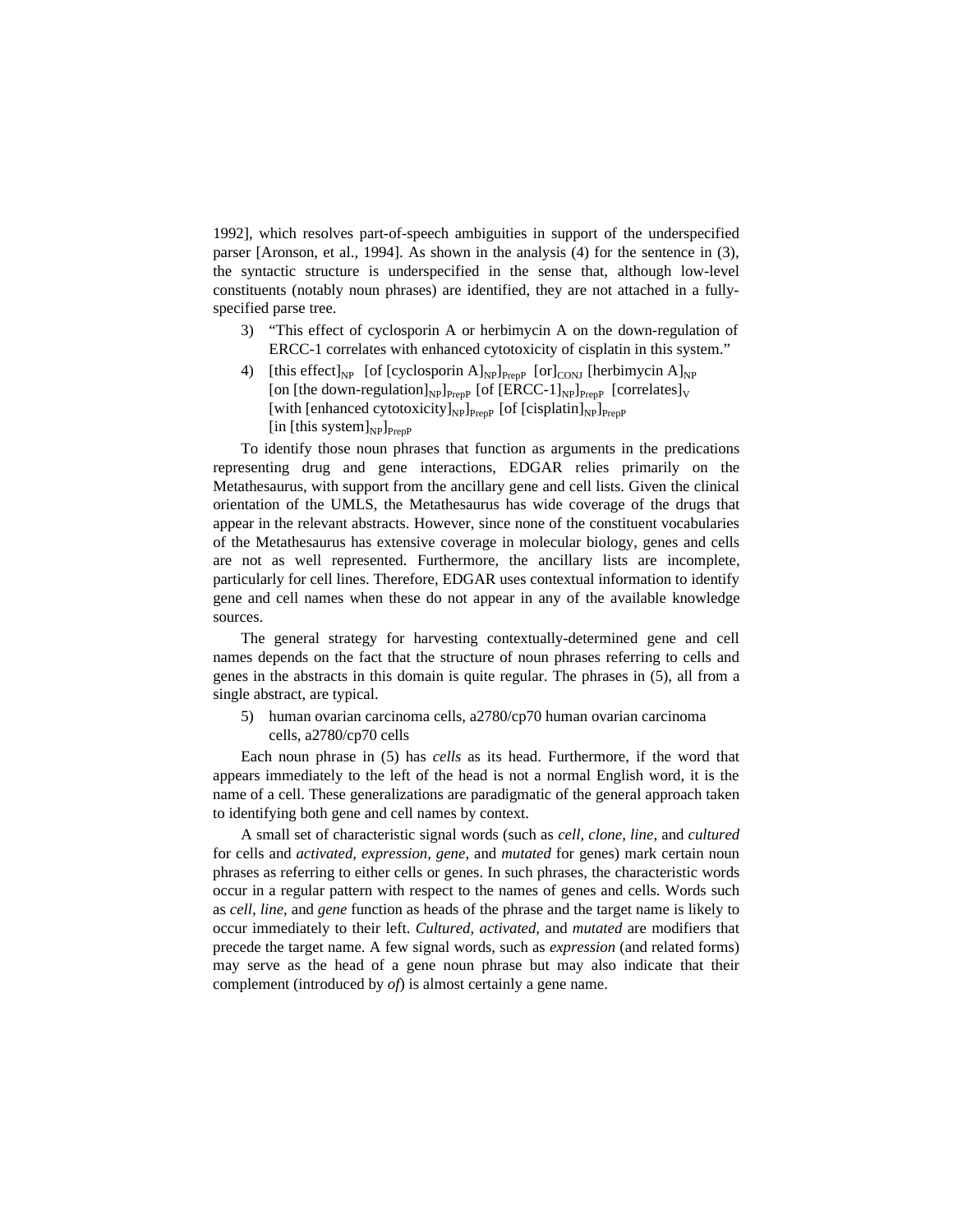Once gene and cell noun phrases have been identified, the potential target name is scrutinized in order to eliminate *carcinoma*, for example, as the name of a cell type. If the text token immediately to the left of the word *cell* does not occur in the SPECIALIST Lexicon and does not have the orthographic characteristics of a normal English word (normal words contain at least one vowel and no digits), then it is likely to be the name of a cell. Similar rules apply to other characteristic signal words and the corresponding gene or cell names.

Although these generalizations have been found useful, they are not always correct. Hyphenated expressions, in particular, produce false positives. For example, upon encountering the noun phrase *c-myc-overexpressing cells,* EDGAR concludes that *c-myc-overexpressing* is the name of a cell because this string is not in the SPECIALIST Lexicon. Similarly, *apoptosis-related* is identified as a gene name on the basis of the noun phrase *apoptosis-related gene expression*. Because of the many hyphens in gene and cell names, additional work in this area is necessary.

Contextually-identified gene and cell names are harvested in an initial pass through the entire abstract before the identification of all drugs, genes, and cells is attempted. This separate pass is necessary because a gene or cell name may occur only once in a context in which it can easily be identified. For example, in (6), the appearance of *c-fos* and *c-jun* as modifiers in the noun phrase whose head is *expressions* provides strong evidence that these are gene names. This evidence can be used with confidence when the same names appear in another sentence in the same abstract (7) but in a context which less reliably identifies it as a gene name.

- 6) Cyclosporin A and herbimycin A, which suppress **c-fos and c-jun gene expressions**, respectively, blocked the cisplatin-induced increase in ERCC-1 mRNA.
- 7) The products of **c-fos** and **c-jun** are components of the transcription factor AP-1 (activator protein 1).

Gene and cell names identified by context constitute an internal knowledge source local to the current abstract. This local source is used to supplement the Metathesaurus and ancillary lists when each sentence is processed to identify arguments in the predications representing drug and gene interactions in cells.

Argument identification proceeds by examining each noun phrase in the underspecified syntactic parse for each sentence and determining whether it matches a Metathesaurus concept, an entry in one of the ancillary lists of genes and cells, or an item in the local, contextually-determined list. For access to UMLS, EDGAR calls on MetaMap [Aronson, et al., 1994], a program that examines the syntactic structure of noun phrases and determines the best match between the input phrase and concepts in the Metathesaurus. A noun phrase that maps to a Metathesaurus concept and that has one of the UMLS semantic types "Pharmacologic Substance," "Gene or Genome," or "Cell" is considered accordingly to be a drug, gene or cell.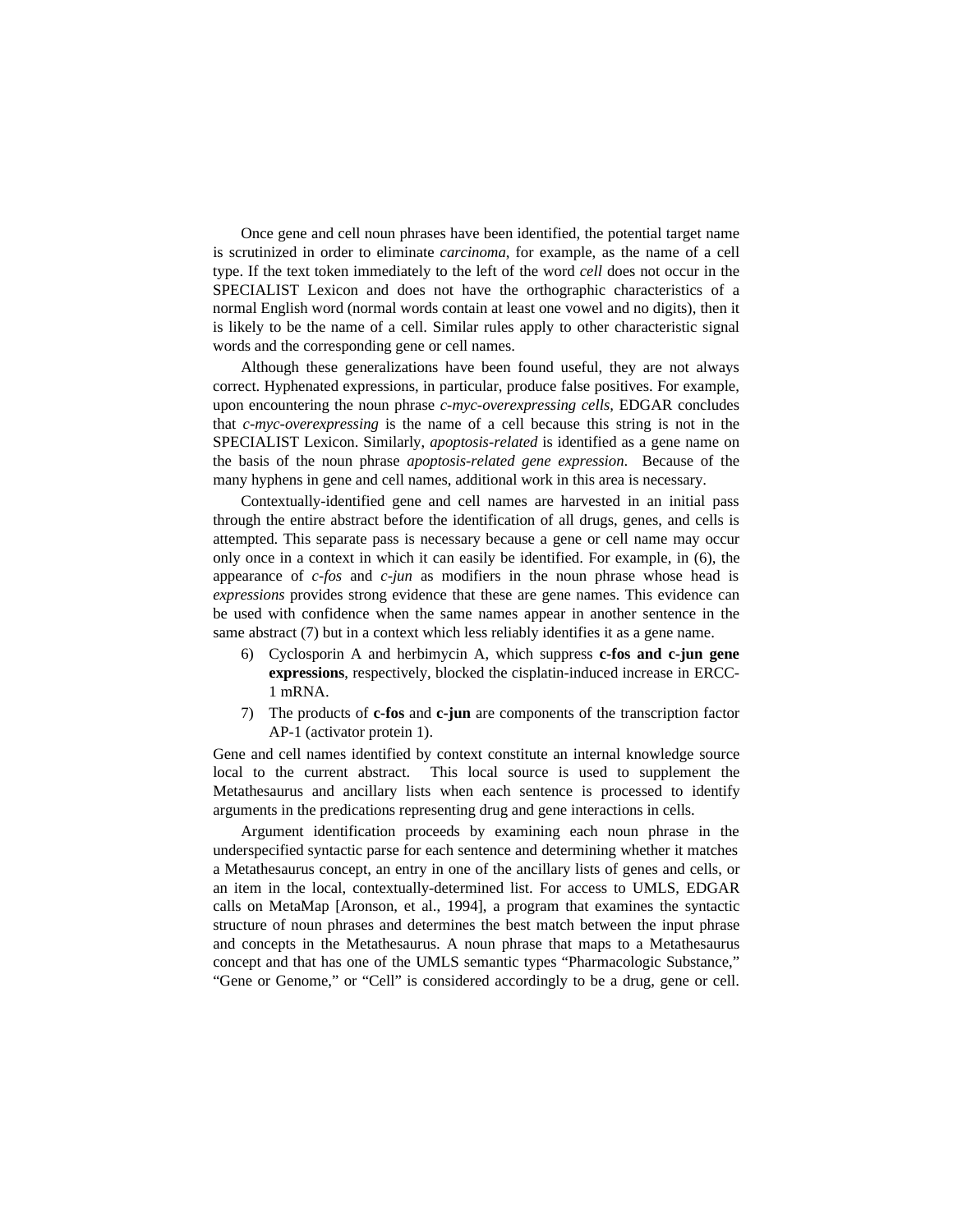For example, when the sentence in (3) above is submitted to MetaMap, EDGAR determines that the noun phrases in (8) refer to drugs. A search in the ancillary lists finds that (9), another noun phrase in (3), is a gene name.

- 8) [of cyclosporin A] **Cyclosporine** (Pharmacologic Substance) *UMLS* [herbimycin A] - **herbimycin** (Pharmacologic Substance) *UMLS* [of cisplatin] - **Cisplatin** (Pharmacologic Substance) *UMLS*
- 9) [of ERCC-1] **ERCC1** (Gene) *Ancillary list*

As suggested in the discussion of (6) and (7), during this phase of the processing, contextually-determined items are also used whenever possible to identify arguments as either genes or cells.

EDGAR retrieves cell features other than the name, including organ type, cancer type, organism, and several domain specific features, the most important of which refer to transfection and resistance. EDGAR harvests this information using techniques similar to those described for the contextual identification of gene and cell names: specific signals (notably *transfected* and *resistant*) provide guidance, and the Metathesaurus semantic types are consulted for organisms, body parts, and neoplastic processes.

The algorithm for identifying the referential vocabulary that represents the interaction of genes and drugs in cells is recapitulated schematically in Figure 2.

# **Figure 2: Processing for each abstract**

- I. Parse each sentence
- II. Harvest all gene and cell names
- III. Identify gene, cell, and drug names for each noun phrase in each sentence A. Look-up in UMLS Metathesaurus (MetaMap)
	- B. Look-up in the ancillary lists
	- C. Look-up in the local gene and cell name lists
- IV. Identify cell features for each sentence
	- A. Organ type, Cancer type, Organism
	- B. Specific features (e.g., transfection and resistance)

To further illustrate the processes in EDGAR, we show here the analysis of a MEDLINE abstract (UI 99140404) with the title "V-src induces cisplatin resistance by increasing the repair of cisplatin-DNA interstrand cross-links in human gallbladder adenocarcinoma cells." All of the gene and cell noun phrases discovered by EDGAR in this abstract are given in (10) and (11), respectively.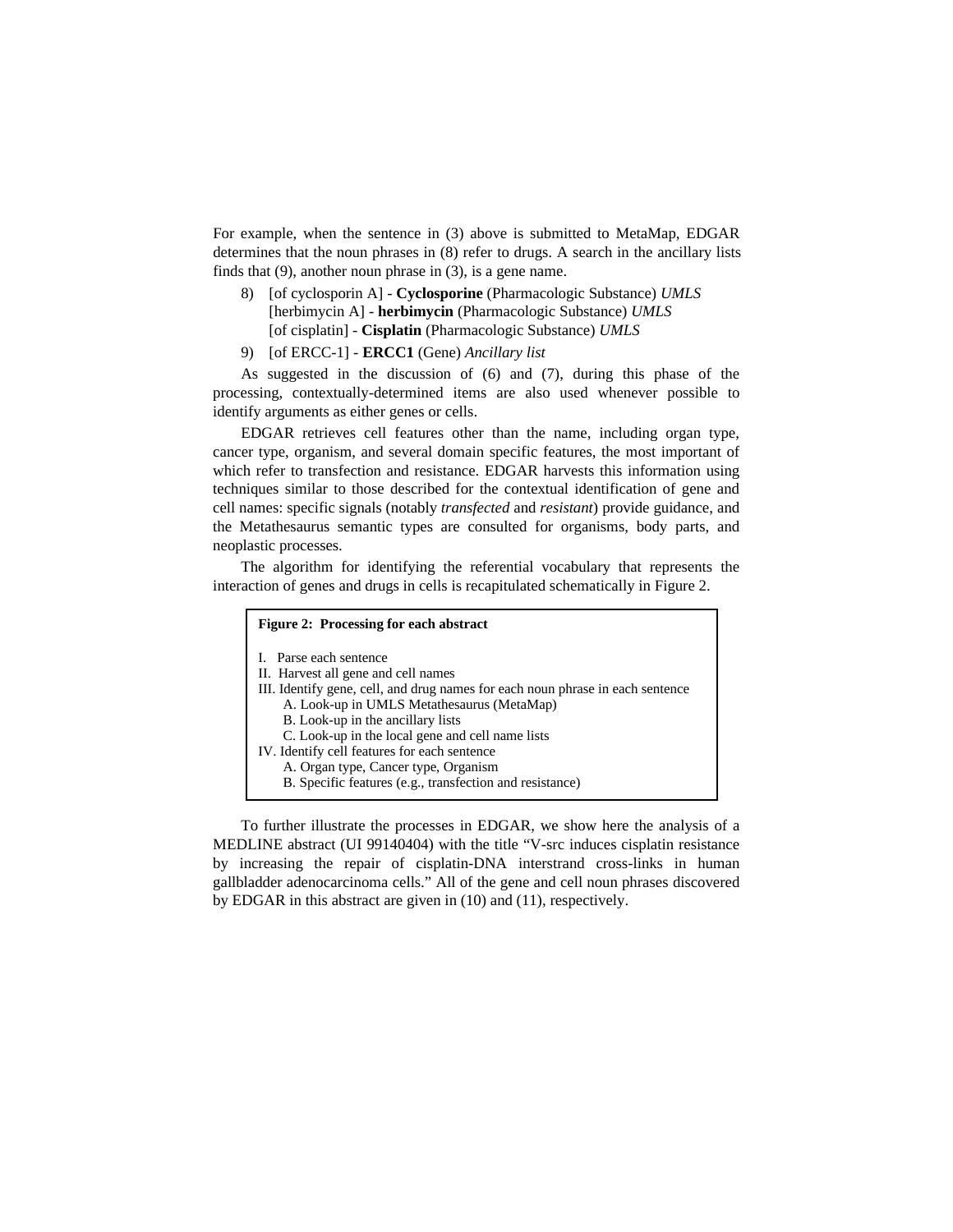- 10) gene\_np([activation,of,src]). gene\_np([activated,'h-ras']). gene\_np(['v-src',transfected,'hag1',human,gallbladder, …adenocarcinoma,cells]). gene\_np(['v-src',transfected,'hag/src3-1',cells]). gene\_np(['v-src',transfected,cells]). gene\_np([activated,src]). gene\_np([mrna,expression,of,topoisomerase,ii]).
- 11) cell\_np([human,gallbladder,adenocarcinoma,cells]). cell\_np(['v-src,transfected,'hag-1',human,gallbladder, ...adenocarcinoma,cells]). cell\_np(['v-src,transfected,'hag/src3-1',cells]). cell\_np(['hag/src3-1',cells]). cell\_np([cell,lines]).

The drugs, genes and cells identified as arguments are listed in (12), (13), and (14). Note that, because of word-sense ambiguity, mapping to the UMLS occasionally produces errors such as "Link" in (12). There is a drug with this name in the Metathesaurus, and MetaMap erroneously matched the text *cross-links* from the title to this concept. Also note that appropriate characteristics have been added to the cell predications in (14) (e.g., the "tfw" label to indicate transfection with v-src).

- 12) drug('99140404','Doxorubicin'). drug('99140404','Etoposide'). drug('99140404','Fluorouracil'). drug('99140404',wortmannin). drug('99140404','Link'). drug('99140404',herbimycin). drug('99140404',radicicol). drug('99140404','Cisplatin'). drug('99140404','Pharmaceutical Preparations').
- 13) gene('99140404','h-ras'). gene('99140404','v-src'). gene('99140404',src).
- 14) cell('99140404','HAG-1','Gallbladder','Adenocarcinoma',tfw('v- …src'),'Human').
	- cell('99140404','HAG/SRC3-1','Gallbladder','Adenocarcinoma', …tfw('v-src'),'Human').

# **4 Predications asserting the interaction of drugs, genes, and cells**

Processing the referential vocabulary as described in the previous section prepares EDGAR to address the relational vocabulary and recover predications that assert interaction of the arguments identified. Although processing of the relational vocabulary remains a work in progress, many of the abstracts show a characteristic that will make the process easier to accomplish successfully: That is, relevant sensitivity and resistance interactions are usually described in a single sentence that contains a drug name, a gene name, and a cell name, all of which are susceptible to identification with current EDGAR capabilities. The sentence in (15) illustrates this phenomenon.

15) The overexpression of catalase or Cu,Zn-superoxide dismutase (Cu,Zn-SOD) did not affect the sensitivity of HeLa cells to cis-platinum.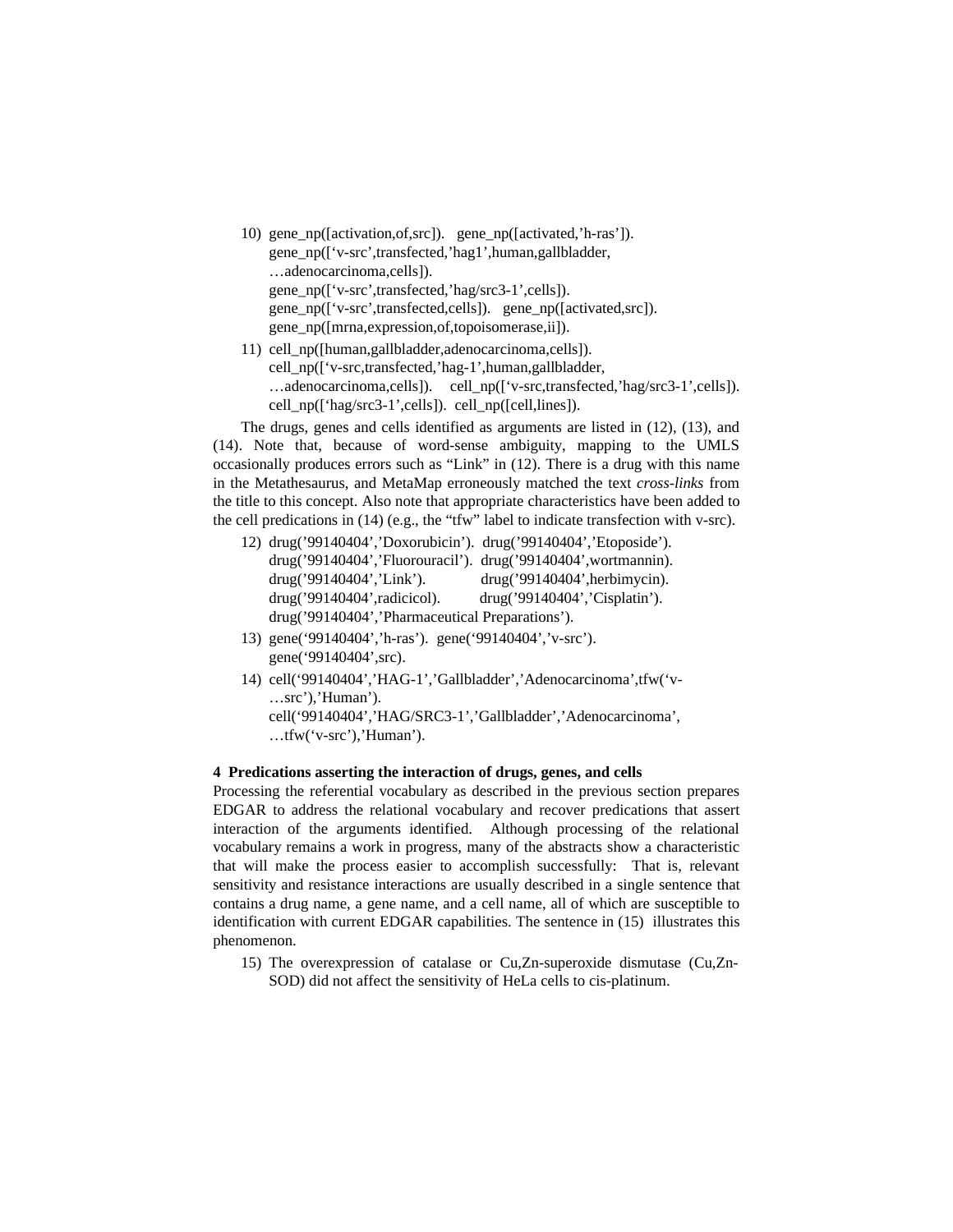Both *catalase* and *Cu,Zn-superoxide dismutase* are complements of *overexpression* and thus are identifiable as gene names; *HeLa* as a modifier of *cells* is a cell name; and *cis-platinum* occurs in the Metathesaurus. The syntactic indicators of the underlying semantic relations, such as *overexpression* and *did not affect sensitivity*, seem reasonably amenable to currently-available natural language processing techniques (although adequate treatment in the general case will not be trivial).

Unfortunately, the relevant relationships are not always expressed with the relatively straightforward structures seen in (15). Three syntactic phenomena, coordination, anaphora and underspecified reference can complicate the task of interpreting sentences that express sensitivity or resistance relations. In (15), for example, the coordinated gene names indicate that this sentence expresses two predications describing the sensitivity of the HeLa cells to cis-platinum. Coordinate structures so complex as to challenge accurate interpretation are seen in (16).

16) "Compared with parental or mock-transfected HAG-1 cells, v-srctransfected HAG/src3-1 cells showed a 3.5-fold resistance to cisdiamminedichloroplatinum (II) (CDDP) but not to doxorubicin, etoposide or 5-fluorouracil."

Both underspecified reference and anaphora are seen in (17).

17) By contrast, activated H-ras, which acts downstream of src, failed to induce resistance to either of these drugs.

The specific referents of *these drugs* will have to be recovered from another sentence in the abstract. Finding the sentence with that information is a difficult task that depends on not only finding references to drugs in prior sentences, but also ensuring that h-ras was not asserted as inducing resistance to those drugs in that or intervening sentences. Further, the relevant cell will also have to be inferred from another sentence, with similar caveats. This is a challenging semantic interpretation task, but we are optimistic that with further research it can be handled with acceptable accuracy.

# **5 Current status and related work**

EDGAR is still in development, and its performance has not yet been quantified. One basis for evaluation is a comparison with MedMiner, a keyword-based system developed and used in our laboratory [Tanabe, et al., 1999]. The largest difference is that EDGAR can automatically identify most drug and gene names, whereas MedMiner requires that these names be supplied by the user (or programmer). EDGAR is also designed to be able to generate relational assertions with correct arguments, extracted from syntactically complex sentences, something that cannot be done in the string-matching paradigm MedMiner uses. However, EDGAR's accuracy is still best characterized as moderate. As noted above, the currently operational version of the system does not analyze the type of relationship existing between the objects identified. Code for this task is currently under development.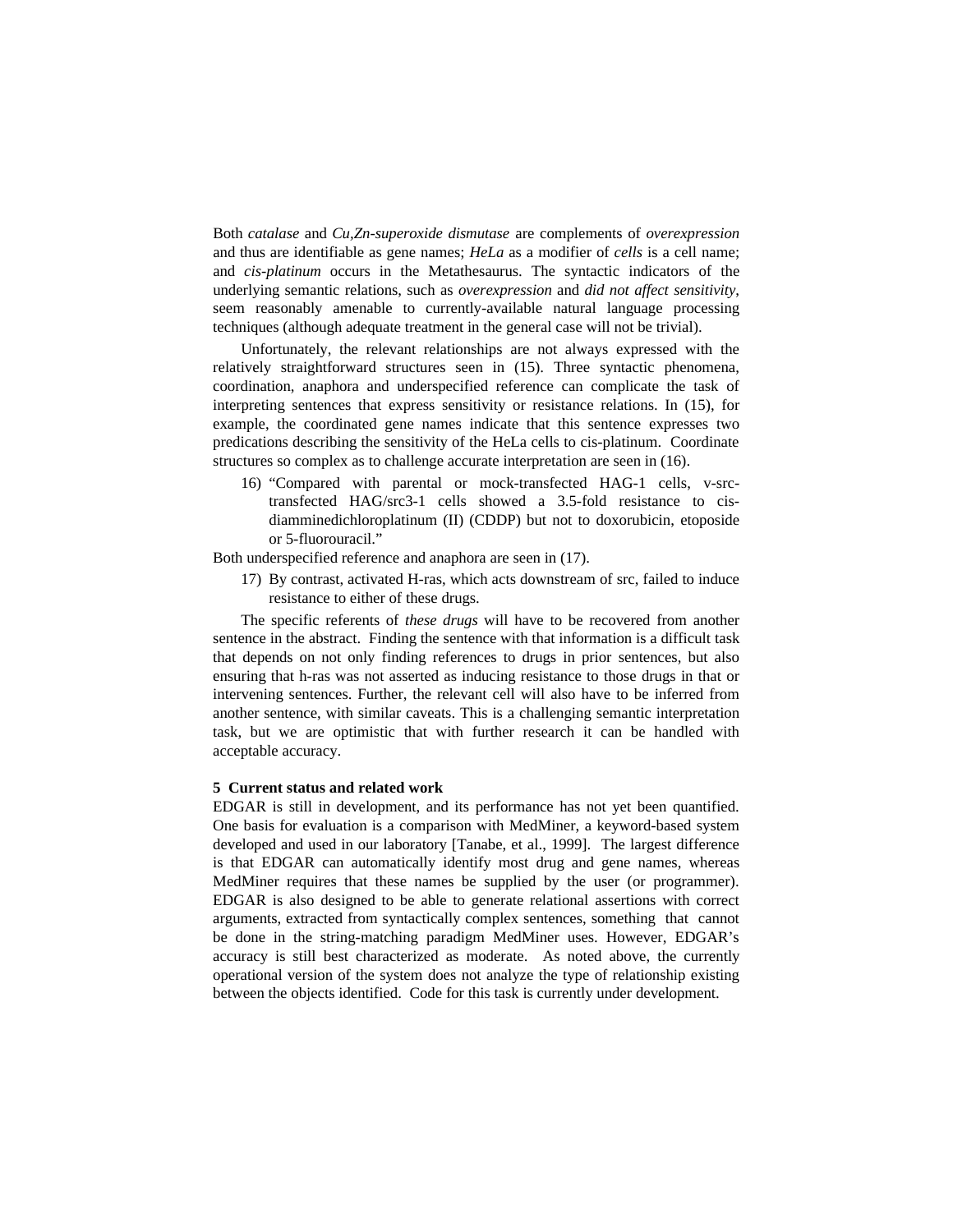Recently, many groups have proposed systems for automated extraction of factual information from the biomedical literature. [Blaschke, et al., 1999] is an attempt to generate functional relationship maps from abstracts. However, it requires a prerequisite list of all named entities and cannot handle syntatically complex sentences. [Craven & Kumlien 1999] uses statistical methods that are unable to resolve even modest syntactical complexity, such as the presence of more than two possible predicate arguments in a sentence. This system also has very low recall accuracy. [Ohta, et al.1997] describes a system that automatically constructs a dictionary of statistically informative terms from a set of abstracts. Although these terms often overlap with the ones generated by EDGAR, in their system there is no mapping between terms and the underlying semantic concepts. Hence, it would not be possible, for example, to use it to identify drugs or genes as such.

# **6 Application**

EDGAR's current capacity to identify well-characterized genes, drugs and cell lines can be immediately useful to biologists. We designed a tool that manages large collections of abstracts using the output of EDGAR as the input for vector space document clustering [Salton, 1989]. The PubMed query "neoplasms AND cells AND gene AND drug AND resistance AND mechanism" generated 383 abstracts related to anti-tumor drug resistance. These abstracts were processed by EDGAR in batch, then perl scripts were applied to the output to remove single character names, merge synonyms and create boolean feature vectors representing the cellular entities. Genes, drugs and cells found in at least two abstracts were included in the document vectors, and Splus statistical software was used to perform hierarchical clustering.

The dendrogram in Figure 3 shows a subtree of the 383 documents clustered by Euclidean distance. The cluster structure has been used by domain experts in our laboratory to help navigate the voluminous relevant literature. Domain experts can make inferences from the clustering alone, without having to read the abstracts. For example, the first two branches can be characterized by the statement: "Resistance to folates in leukemia cells is influenced by the FPGS, TS, DHFR and RFC1 genes." This interpretation was reached without reading a single abstract, but upon examination of the abstracts, we found it to be supported by the literature. It would have been impossible to reach such a conclusion from the titles alone.

This application also demonstrates the scalability of the EDGAR system. Typical processing time for each abstract was a bit over 8 seconds, much of that overhead associated with http submission. A large scale application of a similar system run locally [Rajan, et al., in preparation] processed 491,237 abstracts in 12.8 cpu days (2.25 seconds each). Although dendrograms in the style of Figure 3 are not practical for very large numbers of abstracts, more sophisticated visualization techniques can handle larger trees, and no matter what size, the trees will generally be locally interpretable.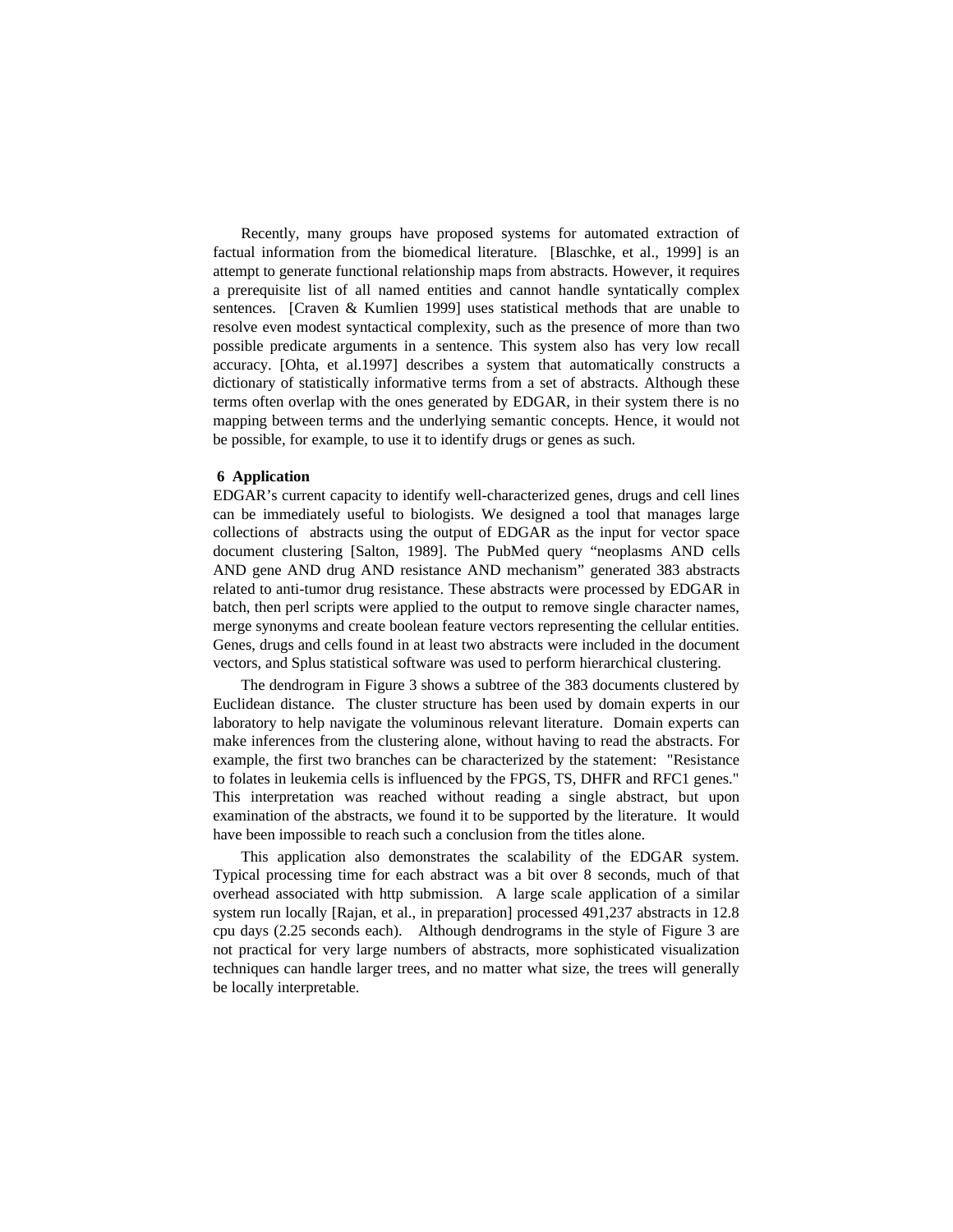

# **7 Conclusions**

We have presented here a natural language processing system, EDGAR, that extracts mentions of genes, drugs and cell types from Medline abstracts by using existing syntactic NLP tools in combination with new semantic and pragmatic analyses. Development to date has focused on the referential vocabulary, but addition of a fully functional relational vocabulary will provide the strong semantic basis required for capturing biologically significant gene-drug-cell relationships. EDGAR is most immediately applicable now in the context of pharmacologically motivated gene expression profiling, but its range of application will be progressively extended.